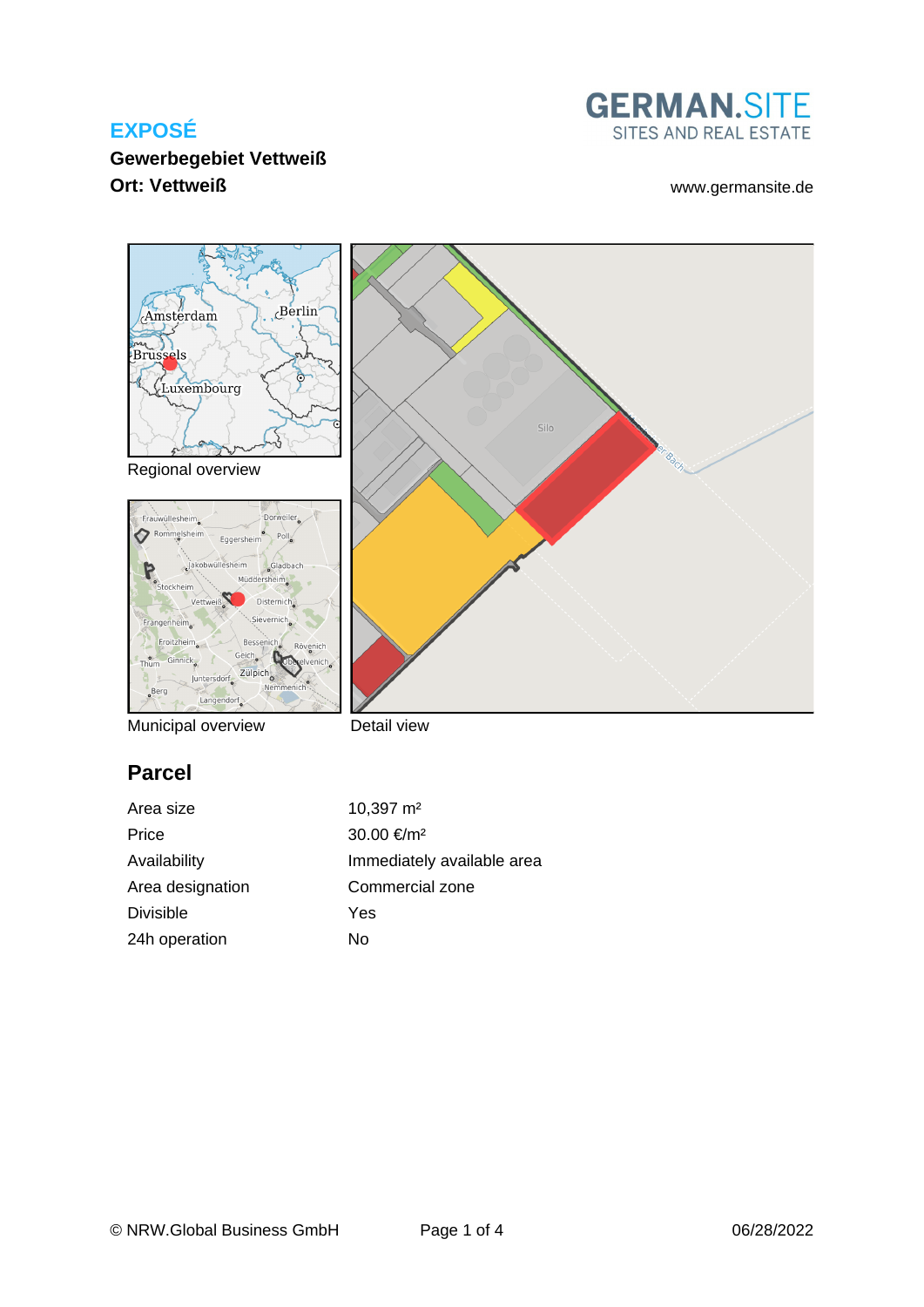

**Gewerbegebiet Vettweiß Ort: Vettweiß** [www.germansite.de](http://www.germansite.de)

#### **Details on commercial zone**

Vettweiß - The ABC for your success

The Vettweiss commercial zone is well located in the Aachen - Bonn - Cologne (ABC) city triangle. Situated on the outskirts of Vettweiss, the Vettweiss commercial zone provides your employees with numerous utilities which can be reached easily on foot. Favorable space prices as well as a legally binding development plan will guarantee that your business has an optimum start in Vettweiss.

Main companies Unternehmensberatung, Tolpiac Transportgesellschaft GmbH, Carbon Service Metallbau Imdahl Lüxheim, Karosseriebau Michels, Kemmerling Tiefbau GmbH, Softwareentwicklung Sendrocode, Elektro Führhoff, Gartenbau Neuß, Deltadelta und Consulting GmbH & Co. KG

Industrial tax multiplier 390.00 % Area type GE

#### **Links**

<https://www.gistra.de>



Erreichbarkeit in 20 Minuten: 140.000 Gewerbegebiet Vettweiss Einwohner

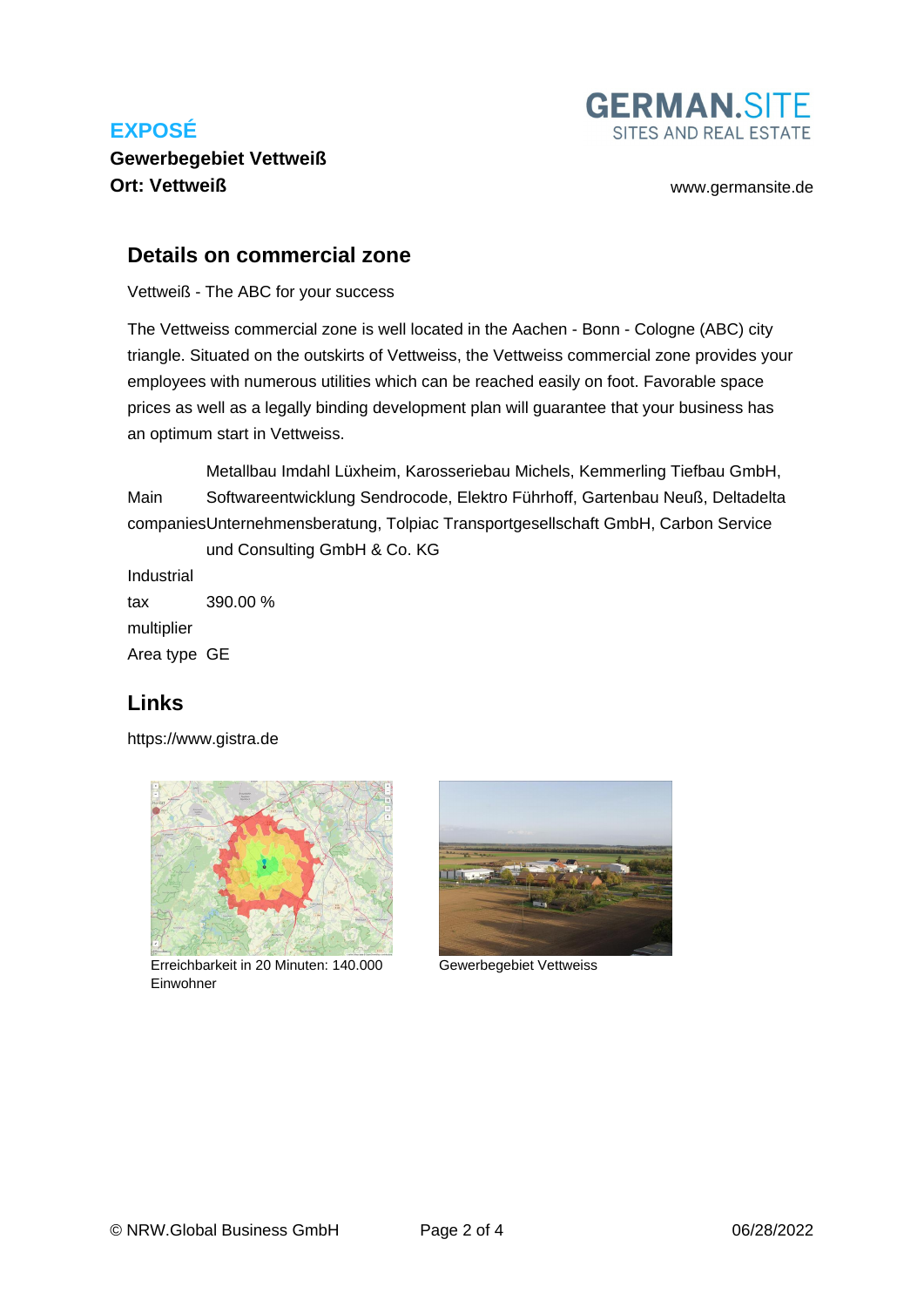

**Gewerbegebiet Vettweiß Ort: Vettweiß** [www.germansite.de](http://www.germansite.de)

## **Transport infrastructure**

| Freeway | A4                        | 15 km   |
|---------|---------------------------|---------|
| Freeway | A1                        | 15.9 km |
| Airport | Köln-Bonn                 | 60.6 km |
| Airport | Maastrich-Aachen          | 81.7 km |
| Port    | Am Godorf Köln            | 39.6 km |
| Port    | Binnenhavenweg Stein (NL) | 81.1 km |

## **Information about Vettweiß**

The town of Vettweiß is situated in the southeast of the district of Düren and shares borders with the districts of Euskirchen and Erftkreis, in the southwest and the west with the towns of Nideggen and Kreuzau, in the north with Nörvenich.

The area is particularly suited for crafts business, residential properties may be erected in connection with these businesses. A specific area is available for large-scale shopping facilities.

For further information, see www.ziel2-nrw.de.